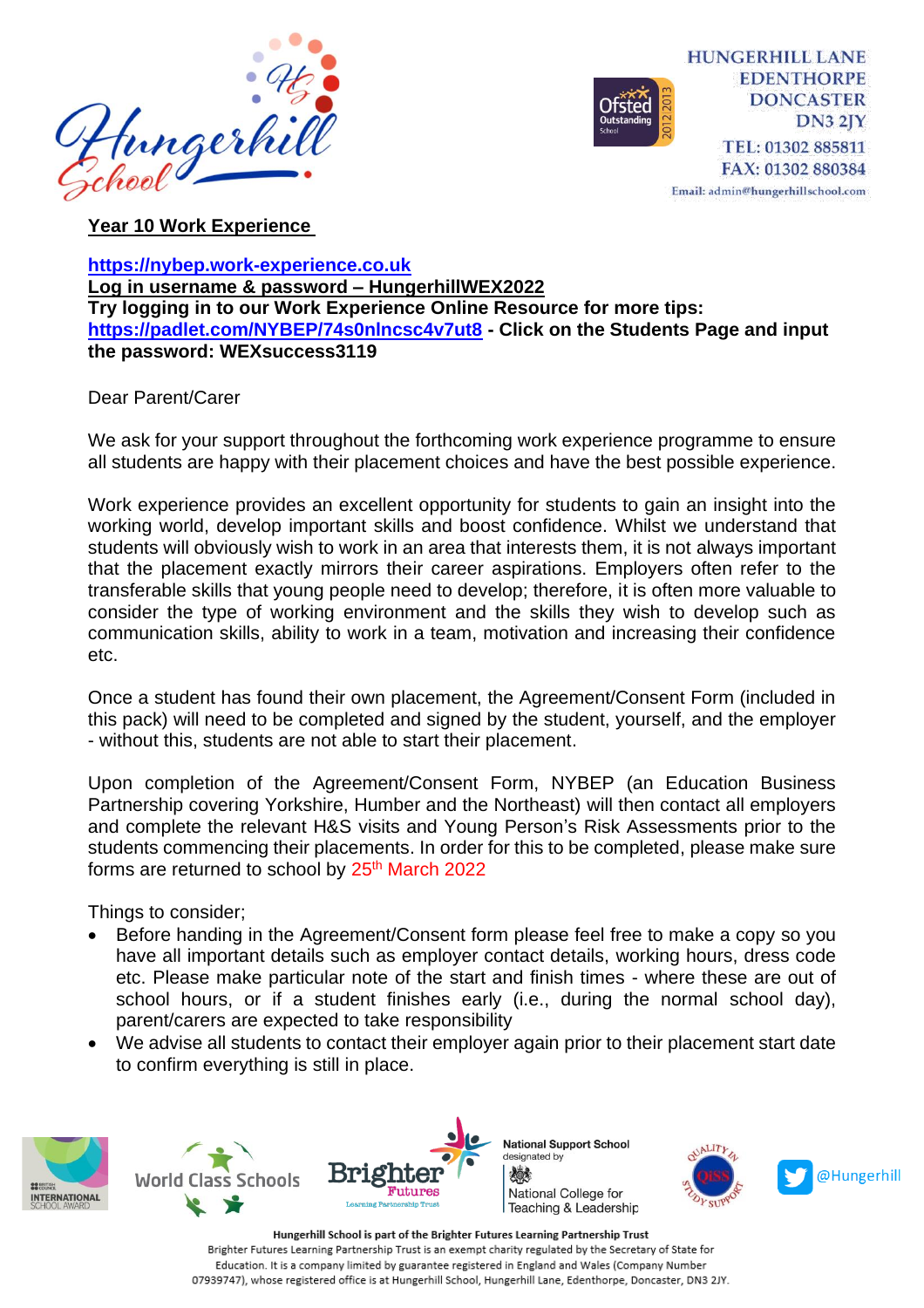- All students will be issued with a Work Experience Journal prior to their placement start. Please could you encourage them to complete their journal during the placement rather than trying to fill it in at the end!
- If students are ill they must inform both their employer and school. Each student should be contacted by a member of school staff during their placement. If there are any issues or concerns during their placement, you should contact school.

Finally, thank you for your support in preparing for work experience. It is an excellent opportunity to shape a young person's perception of the world of work.

Many thanks,

Drattel

Mrs Gratton **Work Experience Coordinator**







**National Support School** designated by 燃 National College for Teaching & Leadership





Hungerhill School is part of the Brighter Futures Learning Partnership Trust Brighter Futures Learning Partnership Trust is an exempt charity regulated by the Secretary of State for Education. It is a company limited by guarantee registered in England and Wales (Company Number 07939747), whose registered office is at Hungerhill School, Hungerhill Lane, Edenthorpe, Doncaster, DN3 2JY.